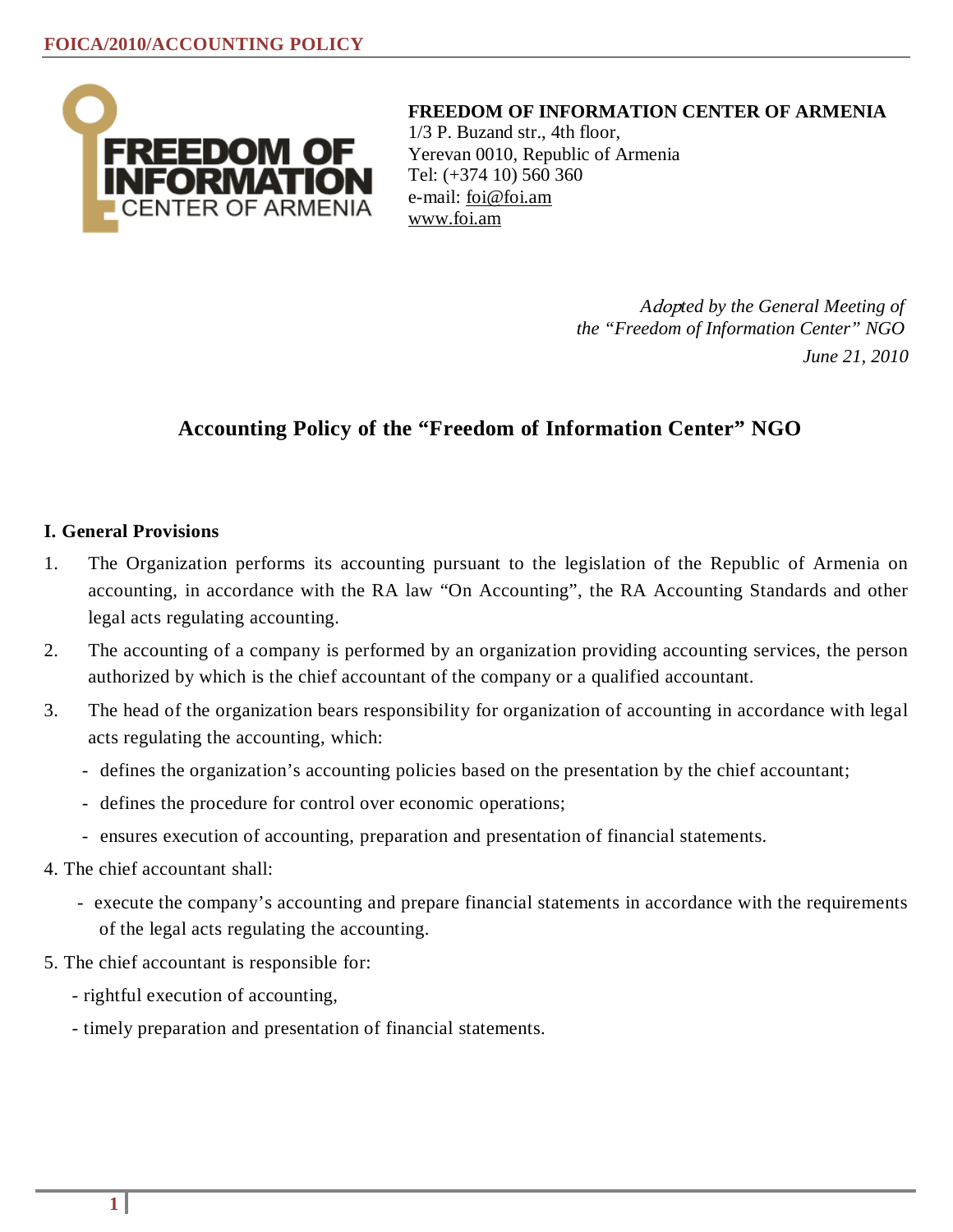# **II. Selected versions of accounting methodology**

#### **1. Fixed assets**

For further measurement of fixed assets, the approach of measuring by the initial value (minus the accumulated depreciation and devaluation) is applied.

#### **2. Intangible assets**

For further measurement of intangible assets, the approach of measuring by initial value (minus losses from amortization and depreciation) is applied.

# **3. Financial investments**

Financial investments kept until the repayment term (long-term bonds from banks) are registered by the value amortized by the method of effective interest rate, without losses caused by depreciation. Depreciation is assessed on portfolio bases.

Financial investments accessible for sales are presented with their real value. The profit or the loss occurred as a result of assessment is included in the financial results in the period of their occurrence.

# **4. Recognition of exchange rate differences of foreign currency**

The exchange rate differences of actives and liabilities expressed in foreign currency are recognized as expense and income for the reporting period when they occur.

During the alienation of net investments, the exchange rate differences attributed to the equity capital are attributed to financial results in the reporting period when the profit or the loss from alienation is recognized.

# **5. Essential errors**

The impact of correction of essential errors and the changes in accounting policies is reflected in the incomes and costs of the reporting period.

The amount of the sum for correction of essential errors related to the previous periods is reflected in the initial balance of the undistributed profit. The comparable information is identified.

# **6. Changes in accounting policies**

Change in accounting policies is applied retrospectively, if it is possible to definitely distinguish between the corrections related to the previous reporting periods. The amount of the sum of the correction related to a previous period is reflected in the initial balance of the undistributed profit. The comparable information is represented.

In the event if it is impossible to determine the amount of sums related to the previous period, the change in the accounting policies is applied by the prospective method; the new policies is applied in the periods following the period of acceptance of the change.

# **7. Period of determination of value and financial results**

The reporting period of accounting corresponds to the calendar year.

# **8. Fixed assets**

The expense related to the amortization of fixed assets is calculated by the linear method, from the initial value, pursuant to the minimal amortization terms set out by Article 12 of the law "On Profit Tax".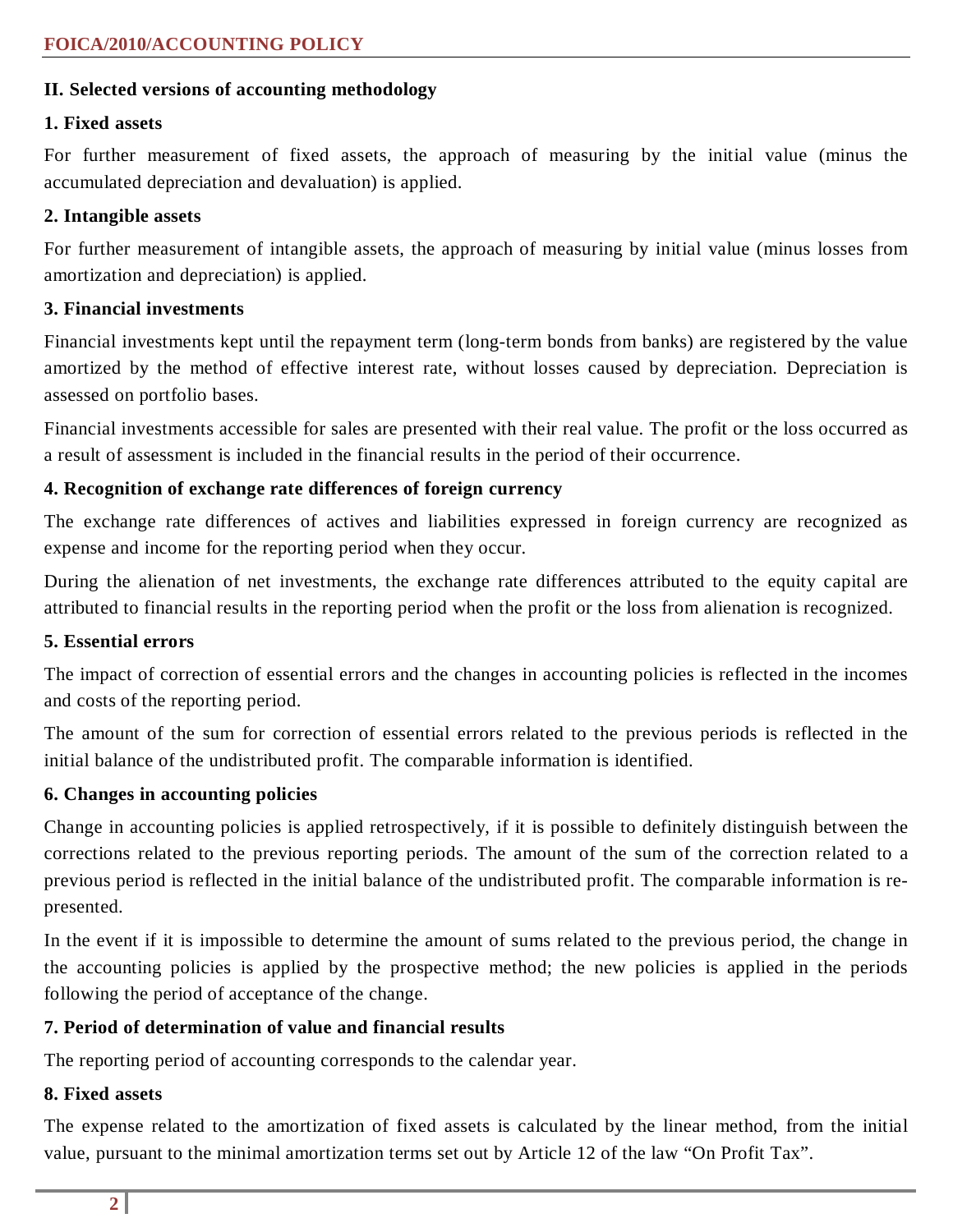# **9. Intangible assets**

While determining the taxable profit, the gross income is decreased on the basis of profitable service periods of tangible assets (but no longer than the legally fixed usage period of intangible assets) calculated in the size of amortized amount.

The amortization of intangible assets, including the goodwill amortization, is implemented by a linear method, with the defined useful service term of 10 years.

#### **10. Recognition of exchange rate differences**

The positive or negative exchange rate differences of foreign currencies or other assets and liabilities expressed in foreign currencies are not included in decreases or increases of gross incomes for taxation purposes.

#### **11. Essential errors**

The expenses and incomes discovered in the reporting year and not registered during the 3 years directly preceding the reporting year are decreased/increased from the gross income, regardless of their size.

#### **12. Changes in accounting policies**

Changes in accounting policies is applied retrospectively, while the amount of sums of corrections made as a result of those changes are not included in decreases or increases of gross incomes for taxation purposes.

#### **13. Recognition of revenue (income) and expenses**

The grants provided to the organization is assistance to the organization delivered in the form of transfer of capital from donors against certain conditions related to the organization's past or future operational activities. Grants are recognized as income on a systematic and rational basis in the periods during which they compensate the corresponding costs.

Recognition of incomes occurring from grants on cash basis does not correspond to the billing approach of accounting and will be acceptable only in case if there are no prerequisites to distribute the grant according to the reporting periods, except for the period when the grant has been received.

The grants related to assets, including in-kind grants, are presented in the accounting balance with their real value, registering as postponed income, which is recognized as income on systematic and rational basis, during the useful service of the asset.

Normally, the reporting periods, during which the organization recognizes the expenses or costs associated with grants, are already determined and therefore the grants are recognized as income for the same period, during which the corresponding expense is recognized. Similarly, the grants related to amortized (worn) assets are normally recognized as income during those reporting periods and in those proportions, according to which the amortization of those assets are calculated.

Grants related to incomes are presented in the reports on financial results as "Other income".

Costs, expected in case of accumulated compensable absence, in particular paid annual leaves, are recognized during the service of the employees, regardless of whether they have actually used their annual leave right or not.